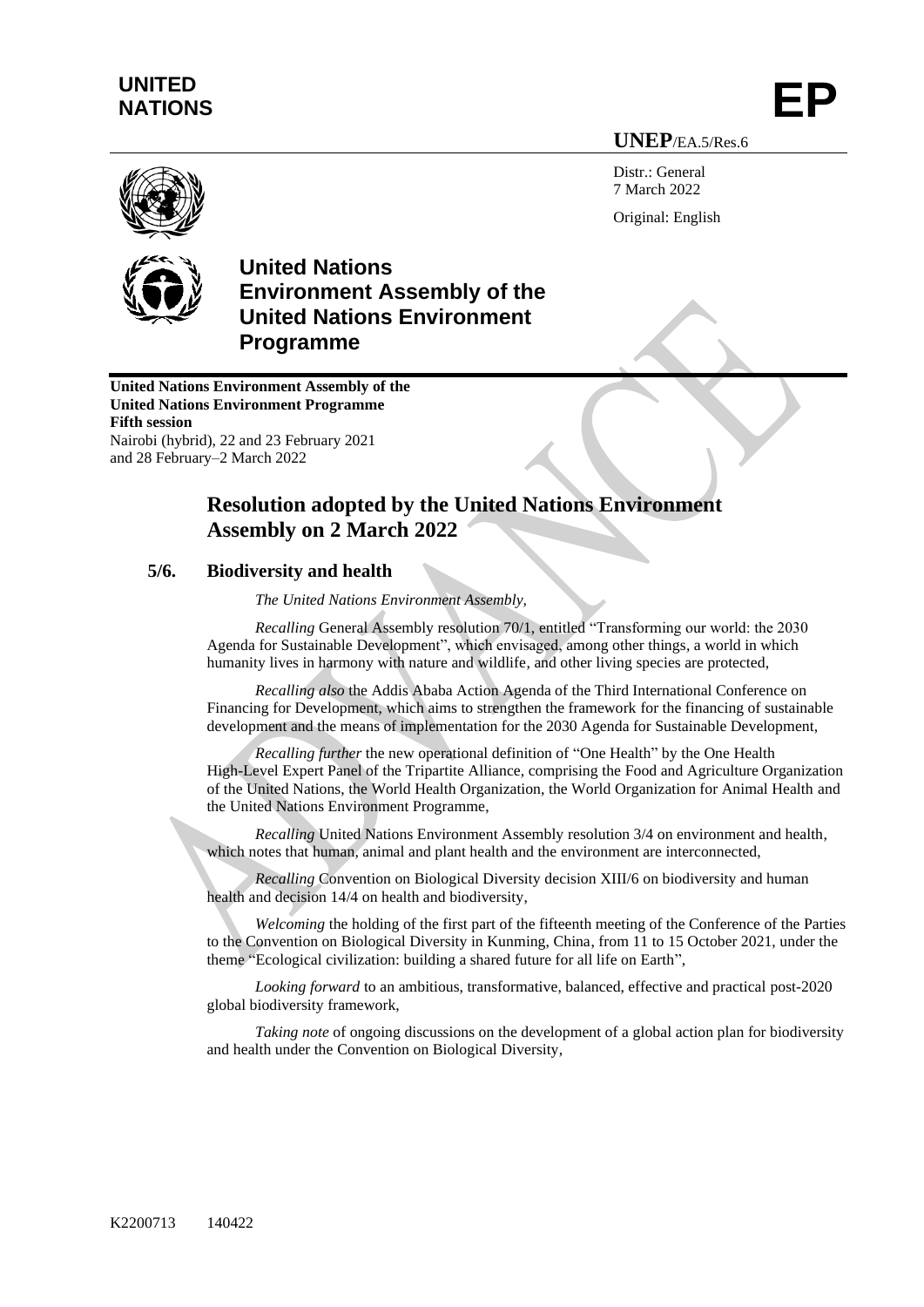*Taking note also* of the recent report by the United Nations Environment Programme and the International Livestock Research Institute entitled *Preventing the Next Pandemic: Zoonotic Diseases and How to Break the Chain of Transmission*, <sup>1</sup> which demonstrates linkages between human activities and the emergence of novel zoonoses, and of the report by the World Health Organization and the Convention on Biological Diversity entitled *Connecting Global Priorities: Biodiversity and Human Health – A State of Knowledge Review*, 2

*Aware* that effective sustainable use, conservation and restoration of biodiversity can result in improvements in health outcomes and benefits, and can be an effective means of promoting a healthier, more equitable and sustainable world,

*Recognizing* that the interdependent crises of climate change, biodiversity loss and pollution are causing devastation and strain on health systems, including through the emergence of infectious and non-communicable diseases and increasing health inequalities,

*Recognizing also* that biodiversity loss poses threats to human, animal and ecosystem health, and that sustainably using, conserving and restoring biodiversity, ecosystems and their services can bring benefits for health and well-being,

*Noting* that the increasing frequency and intensity of extreme climate events, such as heatwaves, droughts and flooding, not only threaten human health, livelihoods and well-being, but also that of animals, plants and ecosystems through impaired ecosystem functioning and reduced ecosystem services, and areas with weak health infrastructure – primarily in developing countries – will be the least able to cope without support to prepare for and respond to such challenges,

*Aware* that antimicrobial resistance poses an increasing threat to global health and development, which requires continued multisectoral action across the One Health spectrum if the Sustainable Development Goals are to be achieved,

*Taking note* of Convention on Biological Diversity decision 14/30 on cooperation with other conventions, international organizations and initiatives, which welcomes the initiative of Egypt to promote a coherent approach for addressing biodiversity loss, climate change, and land and ecosystem degradation,

*Affirming* that global health governance should be designed to help to prevent, detect, better prepare for and respond to crises while addressing the inequities in global health and the need to strengthen health systems in developing countries and countries with economies in transition, including through North-South, South-South and triangular cooperation,

*Acknowledging* that economic recovery from the impact of the coronavirus disease (COVID-19) pandemic will require more equitable health systems and improved access to safe and effective COVID-19 vaccines,

1. *Requests* the Executive Director of the United Nations Environment Programme, through the significant role played by the United Nations Environment Programme in the Tripartite Alliance, and with other relevant partners, to further assist Member States and members of specialized agencies in taking measures:

(a) To encourage actions that have positive benefits for the environment, given the links between human, animal and ecosystem health;

To institute actions to enhance the availability, quality and timeliness of data for monitoring and surveillance, capacity and capability across One Health sectors, and support timely detection and responses to health risks linked to environmental factors, in accordance with national circumstances and priorities;

(c) To foster cooperation to address the impact of biodiversity loss, climate change and other related environmental crises to global health in accordance with the One Health approach;

<sup>1</sup> United Nations Environment Programme and International Livestock Research Institute, *Preventing the Next Pandemic: Zoonotic Diseases and How to Break the Chain of Transmission* (Nairobi, Kenya, 2020).

<sup>2</sup> World Health Organization and Convention on Biological Diversity, *Connecting Global Priorities: Biodiversity and Human Health – A State of Knowledge Review* (2015).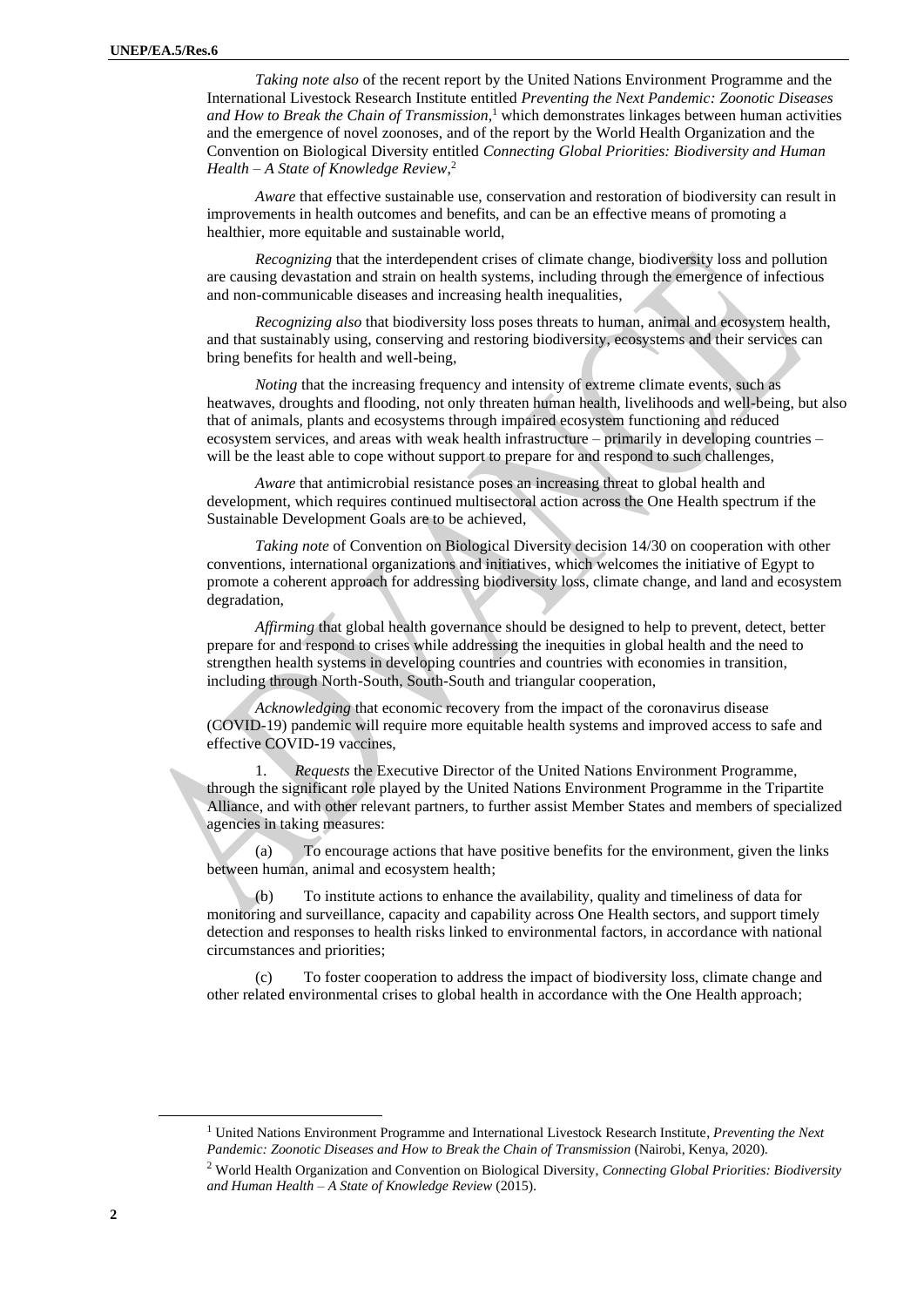(d) To foster cooperation in the context of pandemic preparedness, prevention and response and, more broadly, in the context of health-related research and development, including that involving genetic resources, while taking into account access and benefit-sharing frameworks, as appropriate;

2. *Encourages* Member States to mainstream and coordinate the sustainable use, conservation and restoration of biodiversity into sectoral policies and programmes to enhance ecosystem resilience, halt and reverse biodiversity loss, monitor and control invasive alien species, and promote food safety, with a view to preventing current and future health risks, including disease outbreaks with epidemic and pandemic potential;

3. *Requests* the Executive Director, in collaboration with the Food and Agriculture Organization of the United Nations, the World Health Organization and the World Organization for Animal Health, with all relevant stakeholders, to support States members of the United Nations and members of specialized agencies in raising awareness of the drivers of biodiversity loss and their interlinkage with the emergence and spread of infectious and non-communicable diseases, and of the importance of investing in nature and ecosystem services related to human health, based on the best available science;

4. *Requests* the Executive Director, in partnership with the Food and Agriculture Organization of the United Nations, the World Health Organization and the World Organization for Animal Health and other relevant partners, subject to the availability of financial resources, to support Member States and members of specialized agencies, upon their request, in assessing the environmental dimension of health and to highlight these matters in the forthcoming One Health joint plan of action;

5. *Encourages* Member States to foster cooperation to reduce the risk of and manage spillover events and zoonotic disease outbreaks, break the sequence of transmission, and rapidly and transparently respond to prevent epidemics and pandemics;

6. *Also encourages* Member States to promote the effective participation of developed and developing countries in health-related biotechnological research activities, including Member States that are in a position to provide the genetic resources for such research, consistent with national circumstances;

7. *Further encourages* Member States to work towards compliance with and implement access and benefit-sharing frameworks, where appropriate, to contribute to the sustainable use and conservation of biodiversity, including in Member States that provide genetic resources for health-related research and development, consistent with national circumstances;

*Invites* Member States to strengthen links between the conservation and sustainable use of biodiversity and public health in sectoral policies and in accordance with the One Health approach in order to prevent, detect, better prepare for and respond to health risks, and invest in enhancing the provision of ecosystem services related to health, taking into account, where appropriate, the recommendations of the One Health High-Level Expert Panel;

9. *Encourages* Member States to enhance international cooperation with a view to addressing the specific challenges faced by developing countries in implementing the One Health approach, including by strengthening capacity for health surveillance and promoting responses, in line with national circumstances and priorities;

10. *Calls on* Member States to reduce health risks associated with trade in live wildlife captured for the purposes of food, captive breeding, medicines and the pet trade, through regulation of their commerce and ensuring the sustainable and safe consumption of wild meat, including adequate sanitary controls in food markets where live wild animals are sold;

11. *Invites* Member States and others to provide, as appropriate, voluntary extrabudgetary financial resources to support the implementation of the present resolution;

12. *Invites* Member States, international financial institutions and other partners to enhance support, including resource mobilization for developing countries, including least developed countries and small island developing States, in their national efforts to address the environmental dimensions of health, including issues related to biodiversity loss, climate change and pollution, with a view to building more resilient health systems and strengthening pandemic preparedness, prevention, detection and response;